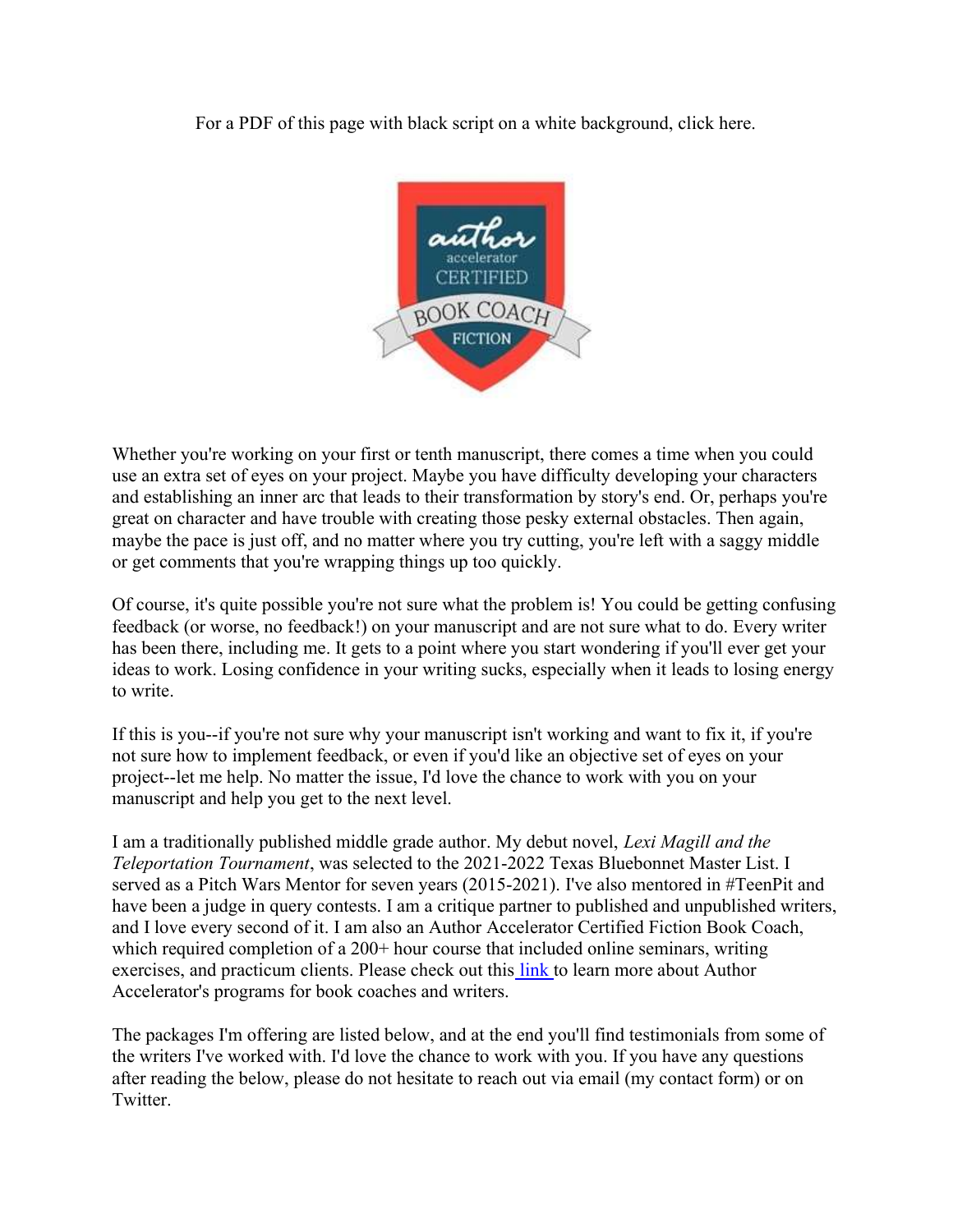### PACKAGE ONE - The Manuscript Audit

A manuscript audit includes:

-- A full read of your manuscript and a 5-7 page edit letter/report that comments on what the manuscript is doing right and where there is room for improvement. Big picture issues--character development, plot, and pacing are the focus, with details on what plot points/arcs are working and which aren't.

-- Suggestions/recommendations on future revisions.

-- A one-hour zoom call after you review the edit letter where I can answer any questions and we can discuss your manuscript further.

Note that there will not be line edits (or very few), as the point of the audit is an overview that focuses on nailing down the structure, personal journey, and other big-picture items that will shape the next round of revisions.

Middle grade and YA manuscripts 70,000 words or less: \$1,000.00

Middle grade and YA manuscripts 70,000-100,000 words: \$1250.00 (Note that if you do have an MG in this word count, one of the suggestions will most likely be to trim it to an accessible word count!)

## PACKAGE TWO - The Pseudo Pitch Wars Experience

Pitch Wars is a mentorship "contest" that ran for ten years. As mentors, we read submission materials (query, first ten pages) and selected a writer to mentor for three months. After sending an edit letter with recommended revisions, I would guide the writer through the revision process. At the end of the three-month period, the Pitch Wars website would host the entries for agents to peruse and request the partial or full manuscript. To me, the best part of Pitch Wars was working with the writer after they received the edit letter and guiding them through the revision process.

Alas, after ten years, Pitch Wars is over. It's heartbreaking, really. I loved being a part of it and working with fellow writers. Every year, I wished I could take on more than one manuscript and mentor more than one writer, but it wasn't possible. When I thought about what kind of packages to offer as a book coach, creating something in the vein of Pitch Wars was at the top of my list.

This package includes:

-- Everything in Package One;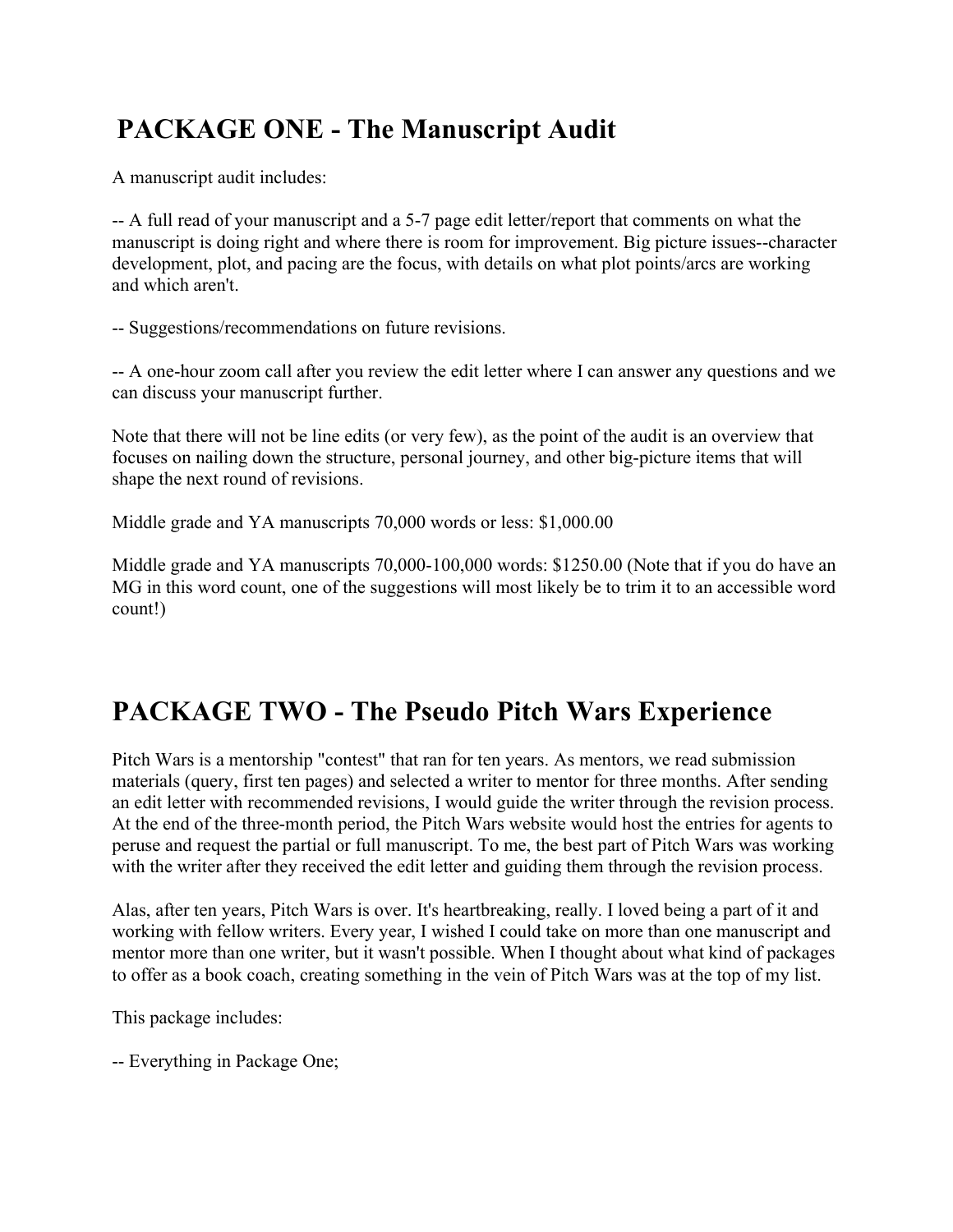-- Five additional months of coaching with me where we will continue to work together as you implement your revisions. During this five-month period, there will be:

-- Four additional monthly Zoom calls to discuss your revisions and guide you toward completion of them. This is where you can ask questions about whether a certain revision is working, thoughts on character development, etc.

#### -- A re-read of your full manuscript by me at the end of the five-month revision period with a new edit letter highlighting what's working and flagging any additional areas that need revision;

-- one final zoom call to discuss any future revisions before you send your lovely manuscript into the world! (Of course, there is no agent round as in Pitch Wars, but the goal is that you will be ready/near-ready to query agents on your own.)

Overall, this package is great to keep you on track for revisions because of the five-month "deadline" it includes. While I am certainly open to extending the deadline from 5 to 6 or 7 months because, let's face it, Life Happens, please choose this package only if you have the best of intentions in whipping your manuscript into shape in the five months following receipt of my initial edit letter.

Middle grade and YA manuscripts 70,000 words or less: \$2500.00 (includes two full reviews of your manuscript, five zoom calls, and two edit letters)

Middle grade and YA manuscripts 70,000-100,000 words: \$3000.00 (includes two full reviews of your manuscript, five zoom calls, and two edit letters)

### PACKAGE THREE - #amquerying

Yay! You've got a manuscript, query, and synopsis and are ready to send your baby out into the world! Congrats to you! Writing a book is such an accomplishment. In this package, I will:

-- Provide three passes of your query and synopsis (revision notes each time);

-- Line-edits of the first twenty pages of your manuscript;

-- Feedback on the first twenty pages, including my thoughts on voice and initial story structure.

-- One 45-minute zoom call to discuss your pitch package that can be scheduled at any time during the process--beginning, middle or end--whichever you prefer.

\$400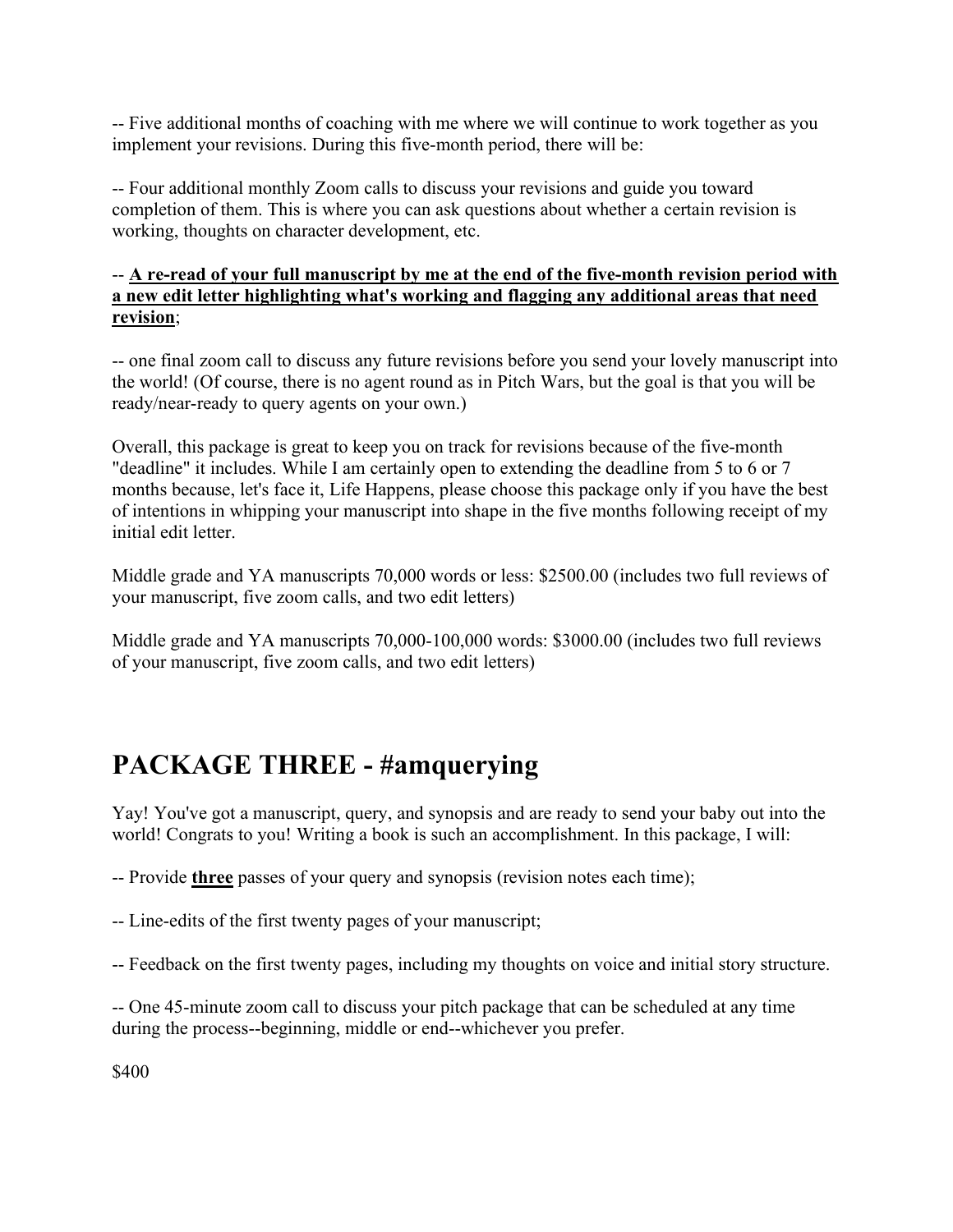# TRADITIONAL BOOK COACHING

The above packages are for writers who have a full manuscript. Maybe you don't? Maybe you have ideas for characters and some plot but aren't sure how everything comes together. Or, perhaps you're stuck on page 50 because you're not sure if your story is working or can work. If so, then traditional book coaching may be for you. This is \$400/month with a three-month minimum.

During the first four weeks, we will have a Zoom call to discuss your ideas, your work, and your challenges in getting your story down on paper. From there, we will explore your main character's inner arc and ultimate transformation by story's end. Once your character's inner arc is established, we will look at story structure and plot to ensure your character will face the appropriate external obstacles that lead them to their internal transformation. We will have another zoom call during this period to hash out details and guide your brainstorming. For the last four weeks, once character arc and external obstacles are set, we will focus on story beats, pacing, and side characters/subplots. We'll have another zoom call during this stage to discuss your story and how it's coming together. By the end of the 12 weeks, you will be in a position to start writing your novel (and it is entirely possible for you to have already started writing at this point!) with a solid map of your book.

Overall, this package includes monthly zoom calls and feedback on writing exercises you complete to help build your story.

If we both agree it makes sense to continue coaching, we can continue at \$400/month for additional support. Sometimes deadlines create accountability, and it is nice to have someone to bounce ideas off of as well make sure you stay on track. Coaching performed at this rate after three months will also include submission of 20 pages every two weeks, for which I will provide feedback.

## FINAL THOUGHTS/GET IN TOUCH!

I love diving into manuscripts and helping writers transform their story whether their goal is traditional publishing or self-publishing. Please know that your story is your story. I will never tell you what to write or what you should write. My goal is to highlight what isn't working and give you the tools for a successful revision.

If you are interested in learning more about any of the coaching packages, please use the contact form and use the Subject Line to mention the package you are interested in. I will send along an intake form and contract terms for your perusal. I'm also free for a 15-minute Zoom chat if you have questions or would like further information. I want you to feel comfortable working with me so that you can get the most out of this experience.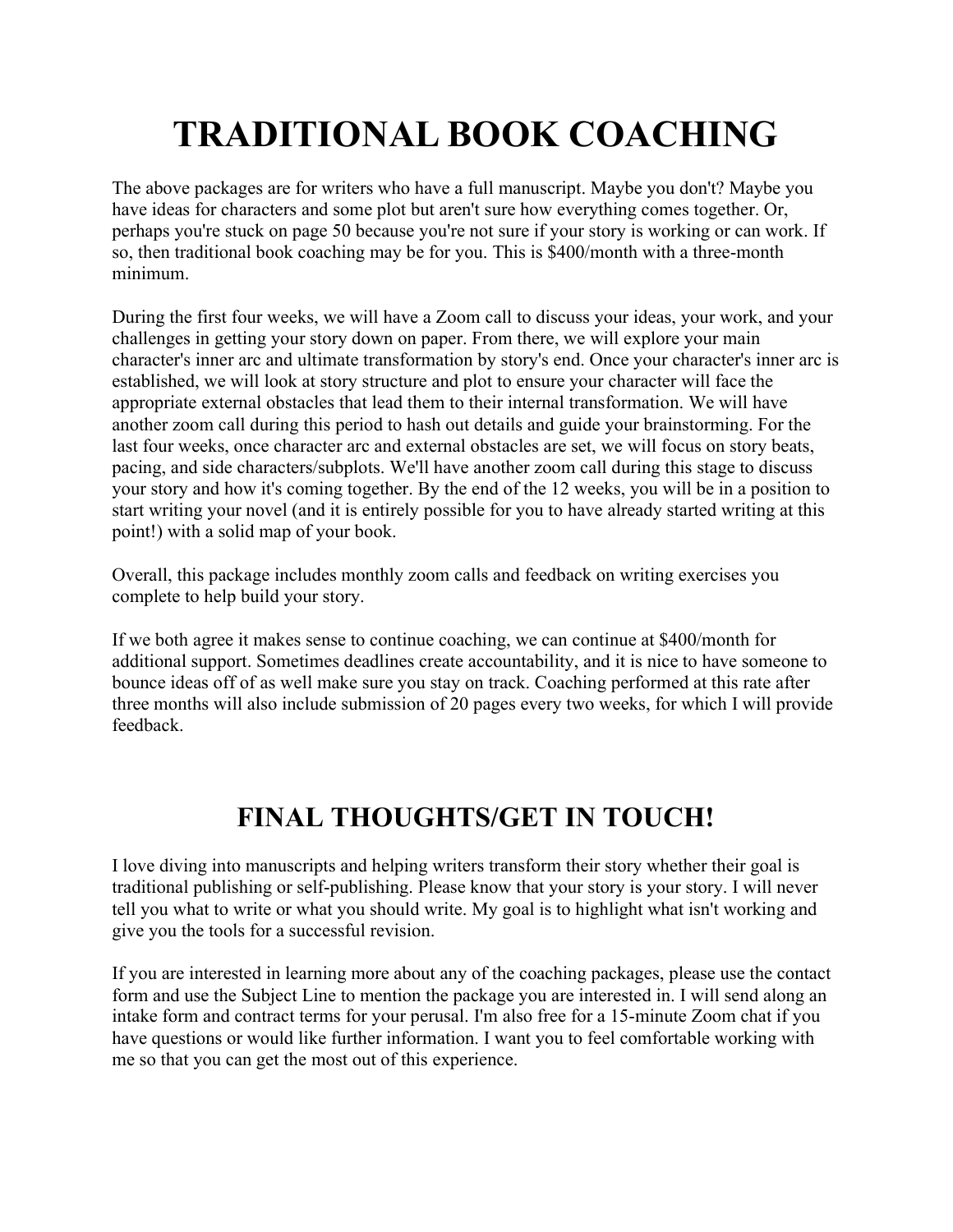# TESTIMONIALS

When I was writing my first book, Kim was one of my go-to readers, especially for plot and character development. She kindly edited several versions of my manuscript, and every time deftly and succinctly pinpointed areas where the story either dragged or felt forced and where the characters were making decisions that were, well, out of character. More than that, she always clearly explained why something felt off in a way that helped me see the problem too. With the assistance of her insightful notes, I eventually found an agent and sold my book at auction in a three-book deal." Wade Albert White, author of the ADVENTURER'S GUIDE series (Little Brown)

Kim first requested my MS in 2020 Pitch Wars and gave it a detailed edit letter that showed she not only read it but really got what I was trying to accomplish with the story. As a book coach-in-training, she read a rewrite of the MS and critiqued it again. Which was phenomenal! Together we drilled down even deeper into what my MC really wants and how to show that on the page. Plus, she provided just the right amount of critique and encouragement so I was excited to work on the next draft. -- Anita McDivitt Barrios, MG writer

Kim Long is great to work with and has a wonderful eye for consistency and character motivation. Kim's insightful feedback has helped me strengthen my work and grow as an author. I highly recommend working with her if you get the chance! -- Summer Rachel Short, MG author of The Mutant Mushroom Takeover, Attack of the Killer Komodos, and The Legend of Greyhallow (forthcoming)

I absolutely loved working with Kim as her mentee and later as her critique partner. She is a brainstorming wizard who has helped me navigate significant plot changes that improved my stories and my characters' arcs. She's kind, thoughtful, and encouraging, and she showed me ways to take my writing to a new level. Her communications are clear and helpful, and most importantly, she knows how to make every step of the writing process more enjoyable and fun. -- Taylor Gardner, MG writer

I immensely enjoyed working with Kim! Her ability to identify overarching issues with my manuscript, as well as drill down to specific plot points, was extremely impressive. She took the time to truly understand my goals for the book and the message I hoped to convey, then helped me craft a clear path towards revision. Above all, I appreciated Kim's honest yet supportive approach to coaching. I would highly recommend her services to anyone looking to sharpen their craft or take a project to the next level. -- Grey McCallister, MG writer